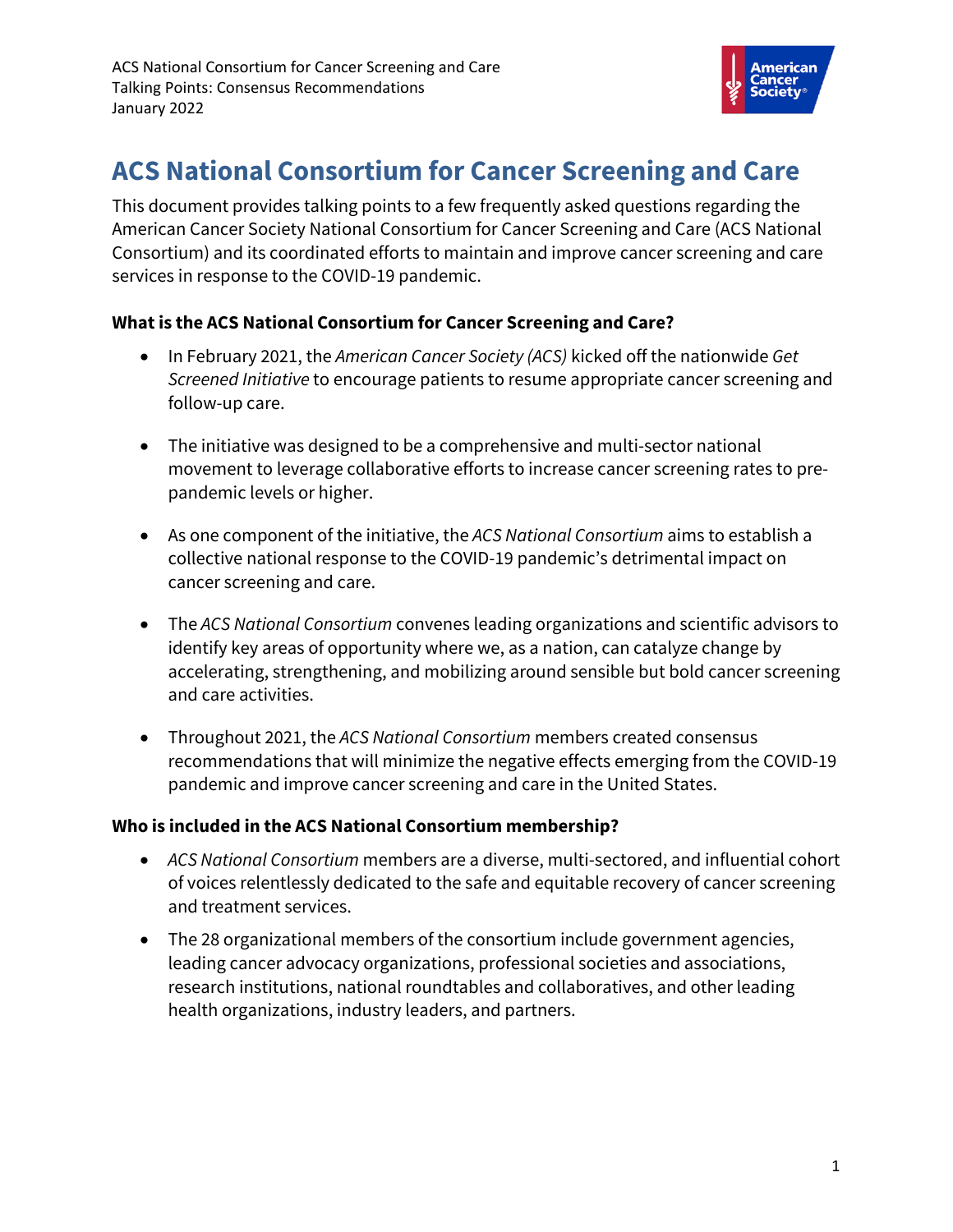

#### **What actions has the ACS National Consortium taken?**

- Through public forums, informational webcasts, and member summits during 2021, the *ACS National Consortium* members developed nine consensus recommendations.
- Consensus recommendations were developed for two goal areas:
	- o **Accelerate**: Utilize strategies that are known to work and identify actionable recommendations to accelerate responses to emerging and long-standing barriers to cancer screening and care.
	- o **Strengthen**: Identify actionable recommendations that build resilience in public health and healthcare systems, address persistent disparities, and prepare systems for ongoing or future disruptions to the delivery of cancerrelated services.
- The *ACS National Consortium* will continue to support the dissemination and implementation of recommendations in 2022.

### **Why focus on cancer during pandemic recovery?**

- People with active cancer are generally more susceptible to infectious agents because of impaired immune systems due to cancer and its treatment (e.g., surgery and chemotherapy).
- The COVID-19 pandemic created numerous impacts beyond cancer itself, including reduced access to health care for other illnesses.
- Delays in cancer screening, diagnosis, and treatment due to reduced health care access will likely result in a short-term drop in cancer diagnoses followed by a longterm increase in late-stage diagnoses and preventable cancer deaths.
- Some individuals may delay preventive care and symptom follow-up due to fear of exposure to COVID-19 or loss of employment and/or employer-based health care.
- These ramifications will particularly affect historically disadvantaged communities that experience challenges in accessing quality medical care and disproportionate burdens of COVID-19 illnesses, hospitalizations, and deaths.
- Now is the time to work together to leverage collective actions to improve cancer screening and care services across the nation.

## **Why do we need to improve cancer screening rates?**

• Cancer mortality has declined in recent decades in part due to progress in cancer screening technologies, awareness, research, and improved uptake of screening services by the general population.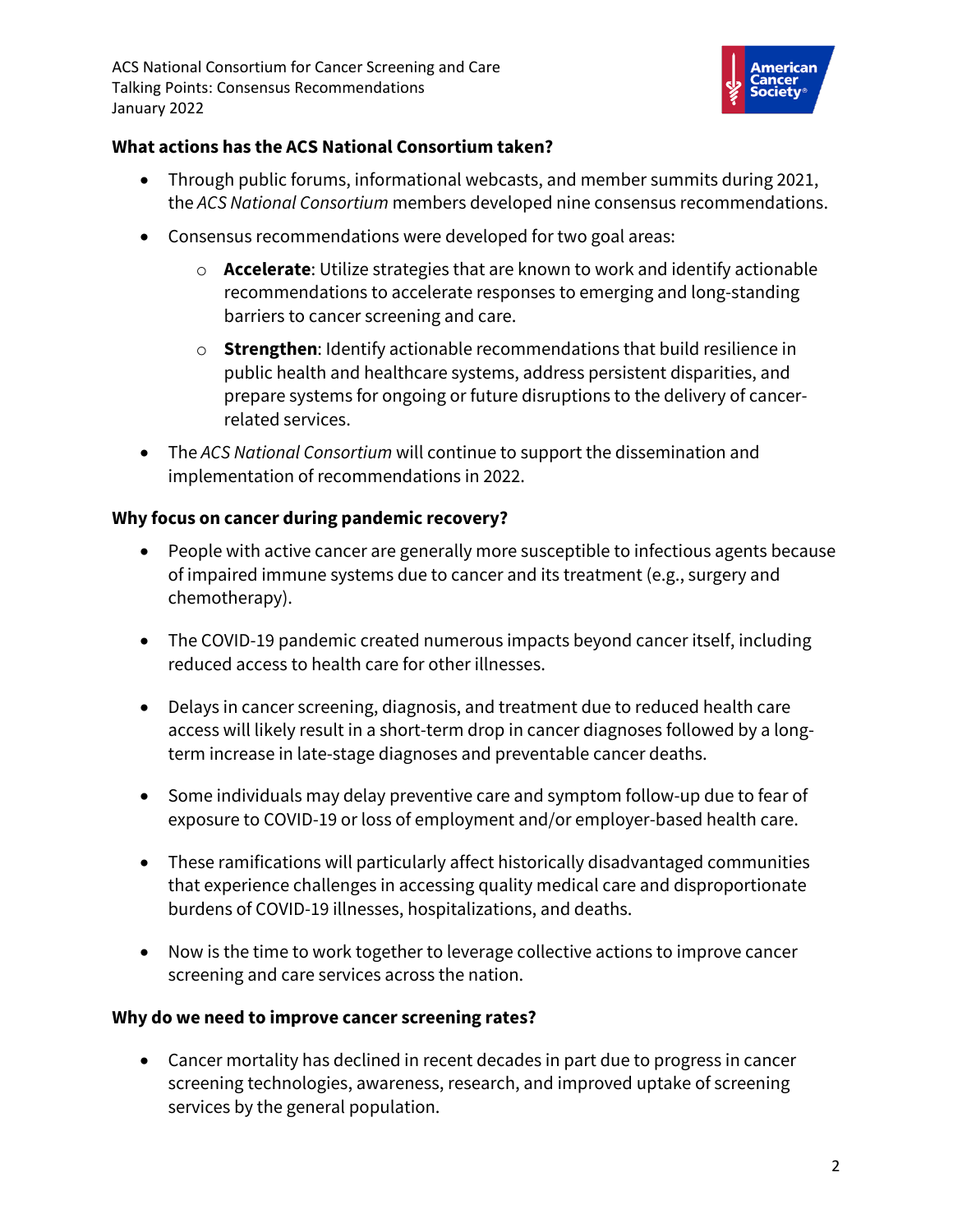ACS National Consortium for Cancer Screening and Care Talking Points: Consensus Recommendations January 2022



- Early detection of cancer through screening can reduce mortality from cancers of the colon and rectum, breast, cervix, and lung.
- Routine screening can prevent some cancers, such as cervical or colorectal cancer.
- Yet, cancer screening rates remain unacceptably low, and apart from colorectal cancer, cancer screening rates are persistently stagnant.
- The task to improve cancer screening rates has become more challenging due to the consequences of the COVID-19 pandemic.
	- o From March 2020 to March 2021, screening rates remained lower than historical baselines [\(Epic Research, 2021\)](https://epicresearch.org/articles/cancer-screenings-are-still-lagging).
- Not everyone benefits equally from cancer screening or care.
- Various indicators show that there are enduring inequalities and disparities in cancer screening based on race/ethnicity, socioeconomic status, and healthcare access.

# **Recommendations**

This document offers contextual talking points about the nine [consensus recommendations](https://consortium.acs4ccc.org/consensus-recommendations/) developed by the ACS National Consortium for Cancer Screening and Care.

- *1. Accelerate the collective action of partnerships, coalitions, and roundtables to influence the adoption of evidence-based cancer screening interventions and policies.*
	- Opportunities exist to amplify and better support the strengths of national roundtables and local coalitions.
	- These two partnership models are proven to break down silos and facilitate coordination within a fragmented healthcare system.
	- Furthermore, they inspire collaboration, collective action, and provide a credible and trusted space for innovation, education, and message delivery.
	- The *American Cancer Society* leads roundtables across the cancer continuum, including roundtables for colorectal cancer, HPV vaccination, lung cancer, and patient navigation.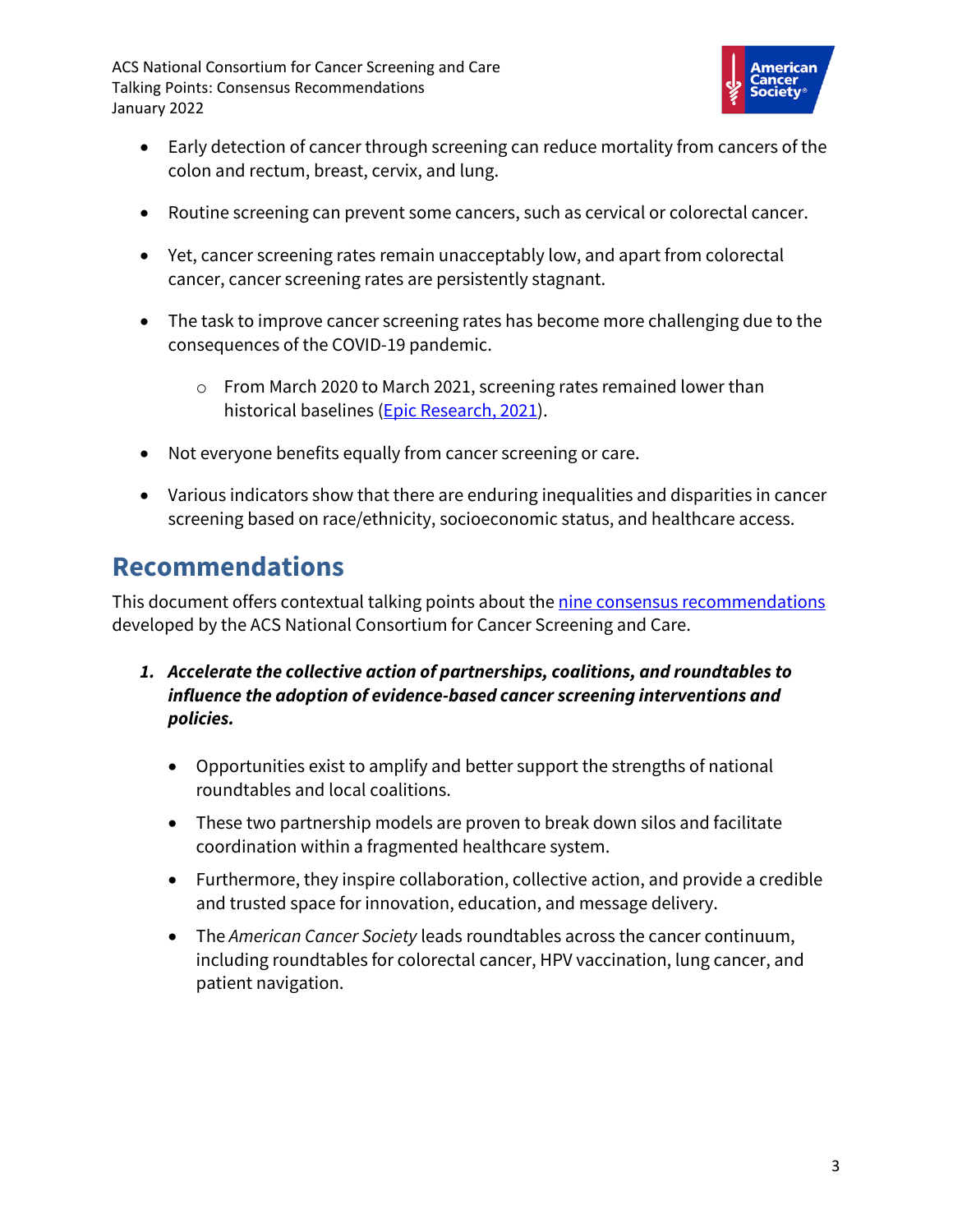ACS National Consortium for Cancer Screening and Care Talking Points: Consensus Recommendations January 2022



- *2. Accelerate a coordinated, innovative campaign to promote cancer screening as a public health priority.*
	- Cancer screening is an essential part of health care.
	- Screening is too often a low priority for individuals.
	- Educating individuals about the survival benefit and value of screening would be a dramatic win.
	- An effective campaign would coordinate messages to address health literacy, meet communities where they are, and promote informed decision-making.

### *3. Accelerate screening efforts and the coordination of cancer care by supporting and expanding programs that have proven to be effective at reaching communities that are underrepresented and underserved.*

- Collaborative efforts should continue to focus on communities that lack access to life-saving cancer screening and cancer care.
- Many existing programs can help to achieve desired outcomes, including the *CDC National Breast and Cervical Cancer Early Detection Program* and the *Colorectal Cancer Control Program*.
- Patient navigation and community health workers programs are recommended and cost-effective.

#### *4. Accelerate the adoption of improved quality measures, accountability measures, and institutional goals that prioritize equitable outcomes.*

- What gets measured gets done.
- The most successful systems often begin by capturing screening baseline numbers and setting audacious system-wide goals.
- National quality measures can hasten progress and improve outcomes.
- Ensuring standards track outcomes by key demographic and disparity factors will help quantify equity gaps.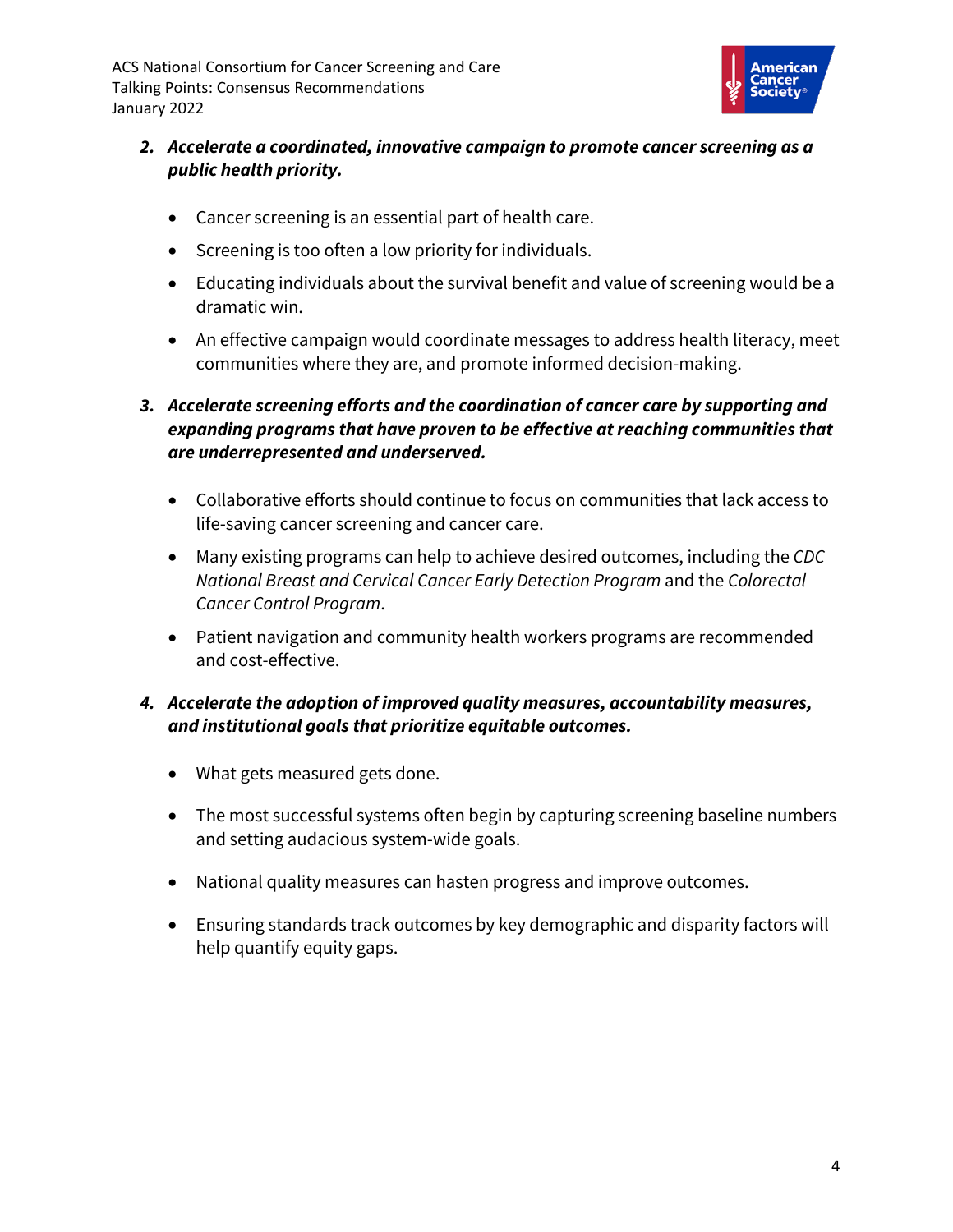

#### *5. Accelerate innovations and interventions that better expand equitable access to cancer screening and care***.**

- The pandemic necessitated shifts in how health care was delivered, how patients were informed, and how healthcare staff were educated on emerging issues.
- The momentum around the shifts is an opportunity for creating an innovative workforce that can reach people where they are.
- Community and lay health workers were utilized to bring trusted health messaging to hard-hit communities.
- Telehealth visits rose during the pandemic and were a live demonstration of the effectiveness of delivering health care services via virtual settings.
- Remote screening for colorectal cancer offers patients options and aids in stratifying patients by risk. Many proven programs exist, including mailed FIT programs that have demonstrated the quality and value of this testing option.

### *6. Strengthen the trust in public health and healthcare systems by using a forwardlooking, whole-person approach.*

- Cancer prevention and screening discussions are better received after trusting relationships are established among patients and health care providers.
- Community health workers and patient navigators that represent communities can become trusted messengers who can build confidence in the healthcare system and strengthen community partnerships.
- A whole-person approach can help to identify factors that contribute to health inequities, such as access to food, a safe place to live, employment, and other consequential areas.

### *7. Strengthen health system and community preparedness plans for health disruptions by including cancer and other chronic disease care in the plans.*

- At the time of the pandemic, many preparedness plans lacked guidance on maintaining cancer and other chronic disease services during times of emergency response or other relevant disruptions.
- Decisions on how to prioritize, pivot, and what to work on were made after COVID-19 was already a crisis.